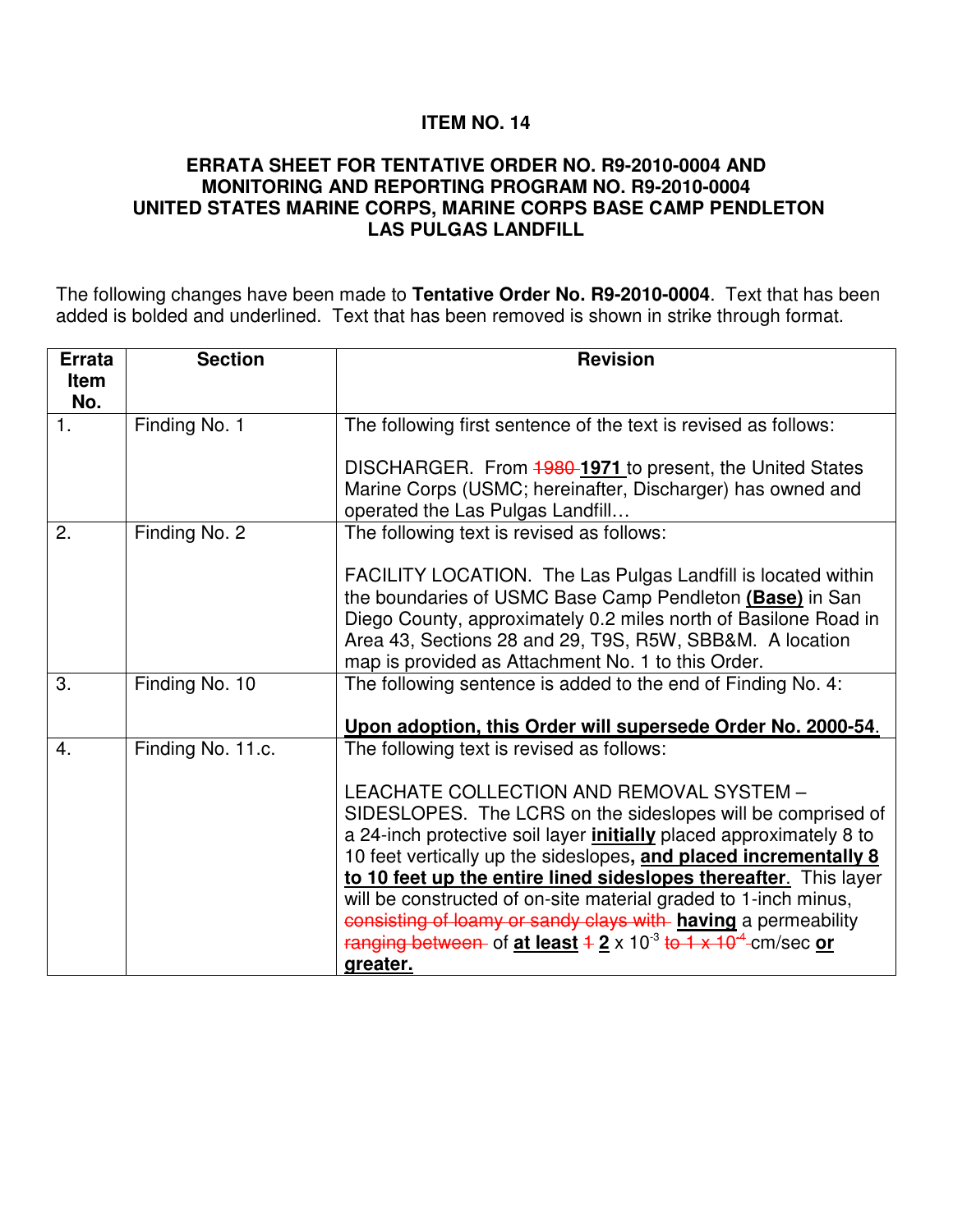| 5. | Finding No. 12                                                    | The following text is revised as follows:                                                                                                                                                                                                                                                                                                                                                                                                                                                                                                                                                                                                                                                            |
|----|-------------------------------------------------------------------|------------------------------------------------------------------------------------------------------------------------------------------------------------------------------------------------------------------------------------------------------------------------------------------------------------------------------------------------------------------------------------------------------------------------------------------------------------------------------------------------------------------------------------------------------------------------------------------------------------------------------------------------------------------------------------------------------|
|    |                                                                   | On the sideslopes, this layer serves as the drainage layer of<br>the sideslope LCRS system and will be placed 8 to 10 feet<br>vertically up the north slope and across the entire south slope<br>sideslopes initially, and incrementally 8 to 10 feet up the<br>entire lined sideslopes thereafter. The protective soil cover is<br>composed of <b>on-site materials having loamy or sandy clays</b><br>with a permeability ranging between of at least $2.0 \times 10^{-3}$ m/sec<br>or greater.                                                                                                                                                                                                    |
| 6. | Finding No. 15                                                    | The following text is revised as follows:                                                                                                                                                                                                                                                                                                                                                                                                                                                                                                                                                                                                                                                            |
|    |                                                                   | INDUSTRIAL AND CONSTRUCTION STORM WATER<br>DISCHARGES. The Discharger has prepared a Storm Water<br>Pollution Prevention Plan (SWPPP) in accordance with the<br>requirements of Order No. 2009-0009 97-03-DWQ, National<br>Pollutant Discharge Elimination System (NPDES) Permit No.<br>CAS000001 (General Permit), Waste Discharge Requirements<br>(WDRs) for Discharges of Storm Water Associated with Industrial<br>Activities Excluding Construction. The SWPPP is expected to be<br>amended pursuant to Order No. 2009-0009 97-03-DWQ,<br>whenever there is a change in operations which may affect the<br>discharge of pollutants to waters of the United States as required<br>by the Permit. |
| 7. | General Discharge<br>Specifications B.3                           | The following text is revised as follows:<br>The discharge of wastes shall be confined to the designated<br>disposal area areas, including the legacy area and the areas                                                                                                                                                                                                                                                                                                                                                                                                                                                                                                                             |
|    |                                                                   | underlain by the liner system prescribed by Landfill Construction<br>Specification E.6 of this Order.                                                                                                                                                                                                                                                                                                                                                                                                                                                                                                                                                                                                |
| 8. | Discharge<br>Specifications for<br>Specific Types of<br>Waste C.2 | The following text has been revised as follows:<br>A minimum solids-to-liquid ratio of $5:9$ 1 by weight shall be<br>maintained to ensure that the co-disposal will not exceed the<br>initial moisture holding capacity of the non-hazardous solid waste<br>[per CCR Title 27, section 20220(c)].                                                                                                                                                                                                                                                                                                                                                                                                    |
| 9. | <b>Landfill Operation</b><br>Specifications D.6.c                 | The following text is revised as follows:<br>An annual report describing measures taken to comply with this<br>specification shall be received by the San Diego Water Board<br>office no later than 5:00 pm on January 30 of the following year.                                                                                                                                                                                                                                                                                                                                                                                                                                                     |
|    |                                                                   |                                                                                                                                                                                                                                                                                                                                                                                                                                                                                                                                                                                                                                                                                                      |

2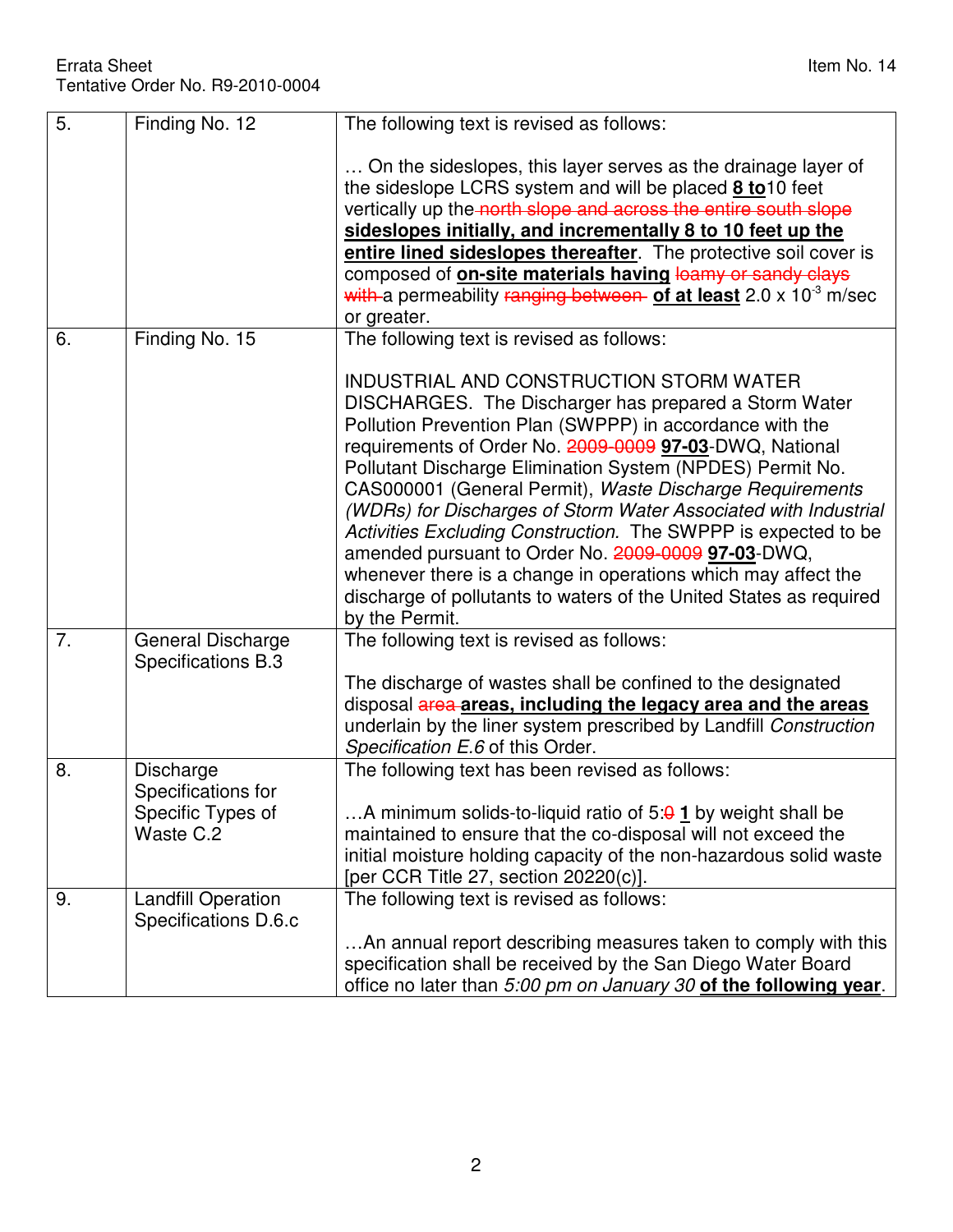| 10. | <b>Landfill Operation</b><br>Specifications D.8.b.       | The following text is modified as follows:                                                                                                                                                                                                                                                                                                                                                                                                                                            |
|-----|----------------------------------------------------------|---------------------------------------------------------------------------------------------------------------------------------------------------------------------------------------------------------------------------------------------------------------------------------------------------------------------------------------------------------------------------------------------------------------------------------------------------------------------------------------|
|     |                                                          | Leachate production from the LCRS shall not exceed 85 percent<br>of the design capacity of the LCRS-or sump pump. If leachate<br>generation exceeds this value, and/or if the depth of fluid in the<br><b>LCRS</b> sump exceed 24 inches, then the Discharger shall<br>immediately cease the discharge of sludge and other high-<br>moisture wastes to the WMU, and shall notify the San Diego<br>Water Board in writing within seven days                                            |
| 11. | <b>Landfill Operation</b><br>Specification D.9           | The following text is added as follows:                                                                                                                                                                                                                                                                                                                                                                                                                                               |
|     |                                                          | PROTECTIVE COVER SOIL PLACEMENT. The protective soil<br>cover shall be placed up the side slopes incrementally<br>during operation of the landfill. The two-foot thick layer shall<br>not be compacted against the side slope liner system, and<br>must be placed with additional soil at the toe of the slope to<br>maintain interim stability conditions. Equipment loads shall<br>not be allowed on the landfill side slopes during the<br>placement of the protective soil cover. |
| 12. | <b>Landfill Construction</b><br>Specifications E.6.d.i.  | The following text is modified as follows:                                                                                                                                                                                                                                                                                                                                                                                                                                            |
|     |                                                          | Provide a pathway for the migration and release of wastes, waste<br>concstituents constituents, or degradation products (leachate,<br>landfill gas, etc.); or                                                                                                                                                                                                                                                                                                                         |
| 13. | <b>Landfill Construction</b><br>Specifications E.7.d.    | The following text is modified as follows:                                                                                                                                                                                                                                                                                                                                                                                                                                            |
|     |                                                          | The Discharger must provide the San Diego Water Board with an<br>acceptable-CQA Report Final Engineering Report, including a<br>technical demonstration that the proposed sideslope liner design<br>can be constructed and remain stable and functional on: (1) the<br>interior cut slopes of the WMU and (2) in areas where the<br>composite liner overlaps wastes in the legacy area (pre-1993) of<br>the landfill.                                                                 |
| 14. | <b>Landfill Construction</b><br>Specifications E.9       | The following text is modified as follows:                                                                                                                                                                                                                                                                                                                                                                                                                                            |
| 15. | <b>Landfill Construction</b><br>Specification E.9.a.ii.  | OPERATIONS LAYER. PROTECTIVE COVER SOIL.<br>The following text is modified as follows:                                                                                                                                                                                                                                                                                                                                                                                                |
|     |                                                          | Be comprised of gravel, sands, clays, and/or silts, and have a<br>soil materials having a minimum lab laboratory permeability of<br>$\frac{0.01}{2 \times 10^3}$ cm/s.                                                                                                                                                                                                                                                                                                                |
| 16. | <b>Landfill Construction</b><br>Specification E.10.b.ii. | The following text is modified as follows:                                                                                                                                                                                                                                                                                                                                                                                                                                            |
|     |                                                          | Processed green wastes materials.                                                                                                                                                                                                                                                                                                                                                                                                                                                     |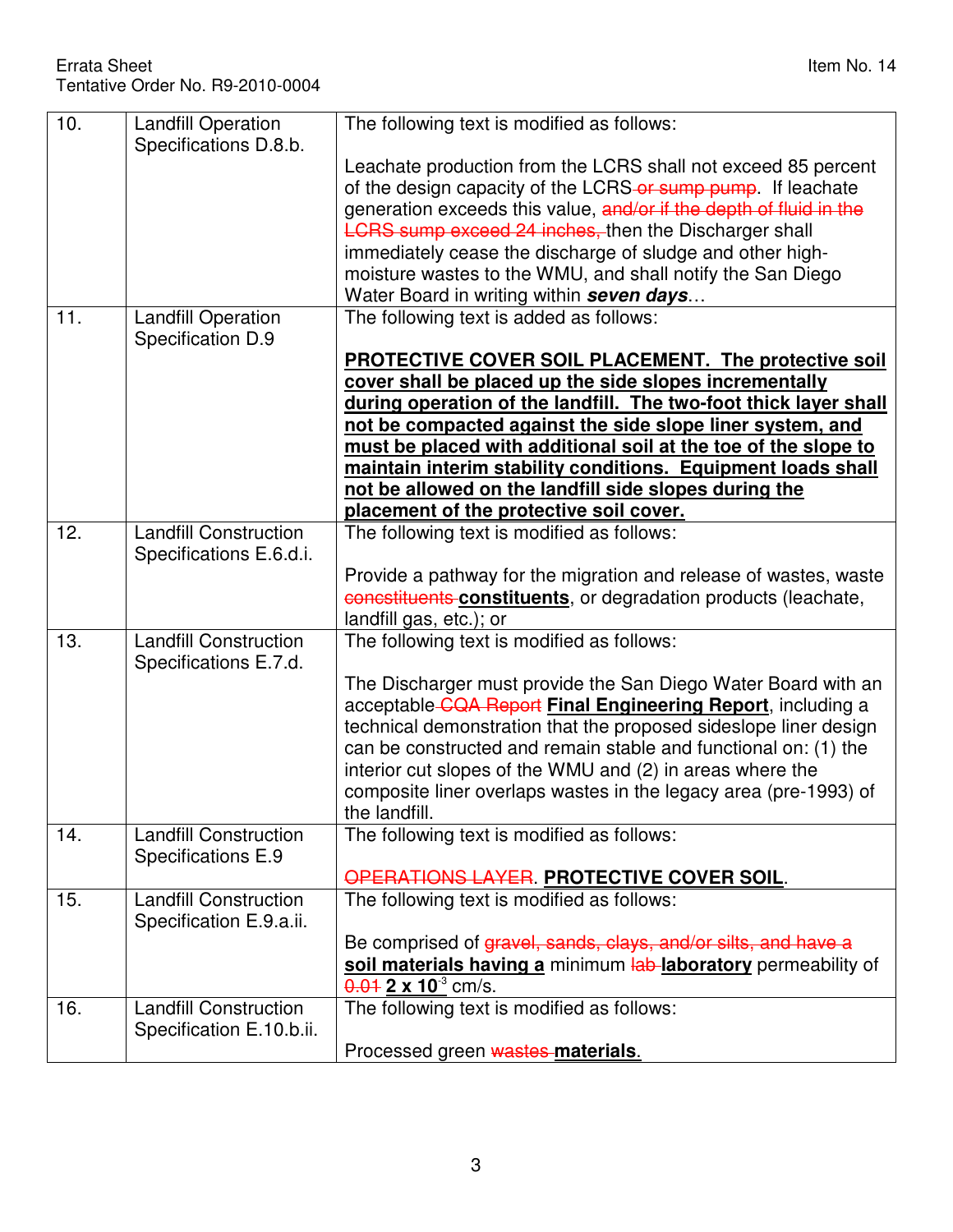| 17. | <b>Closure and Post-</b><br><b>Closure Specifications</b> | The following text is modified as follows:                                                                                                                                                                                                                                                                                                |
|-----|-----------------------------------------------------------|-------------------------------------------------------------------------------------------------------------------------------------------------------------------------------------------------------------------------------------------------------------------------------------------------------------------------------------------|
|     | F.3                                                       | At closure, the Las Pulgas Landfill shall be graded to achieve a                                                                                                                                                                                                                                                                          |
|     |                                                           | three percent grade on slopes all portions of the final cover                                                                                                                                                                                                                                                                             |
|     |                                                           | shall have a slope of at least three percent and the cover shall                                                                                                                                                                                                                                                                          |
|     |                                                           | be maintained to prevent ponding and infiltration.                                                                                                                                                                                                                                                                                        |
| 18. | Provision G.17                                            | The following text is revised as follows:                                                                                                                                                                                                                                                                                                 |
|     |                                                           |                                                                                                                                                                                                                                                                                                                                           |
|     |                                                           | EFFECTIVE DATE. The Order becomes effective on the date of<br>adoption by the San Diego Water Board, provided that the San<br>Diego Water Board has been notified [pursuant to CCR title 27,<br>section 21720(d)] of all requisite approvals from all local agencies<br>with jurisdiction to regulate land use, solid waste disposal, air |
|     |                                                           | pollution, and to protect public health have approved use of the                                                                                                                                                                                                                                                                          |
|     |                                                           | site for discharges of waste to land.                                                                                                                                                                                                                                                                                                     |
| 19. | Provision G.18                                            | The following provision is added to the Order:                                                                                                                                                                                                                                                                                            |
|     |                                                           | Order No. 2000-54 Superseded. Upon adoption, this Order                                                                                                                                                                                                                                                                                   |
|     |                                                           | supersedes Order No. 2000-54.                                                                                                                                                                                                                                                                                                             |
| 20. | Reporting<br>Requirements H.6.a.                          | The following text is modified as follows:                                                                                                                                                                                                                                                                                                |
|     |                                                           | Final Design Report Engineering Report, including but not                                                                                                                                                                                                                                                                                 |
|     |                                                           | limited to, as-built plans, specifications, and descriptions for all                                                                                                                                                                                                                                                                      |
|     |                                                           | liners and other containment structures, LCRS components, leak                                                                                                                                                                                                                                                                            |
|     |                                                           | detection system components, precipitation and drainage control                                                                                                                                                                                                                                                                           |
|     |                                                           | facilities, interim covers, and description of ancillary facilities<br>pursuant to CCR Title 27, section 21760(a)(1).                                                                                                                                                                                                                     |

The following changes have been made to **Tentative Monitoring and Reporting Program No. R9- 2010-0004**. Text that has been added is bolded and underlined. Text that has been removed is shown in strike through format.

| <b>Errata</b><br><b>Item</b><br>No. | <b>Section</b>                                                                                     | <b>Revision</b>                                                                                                                                                                                                                                                                                                                                 |
|-------------------------------------|----------------------------------------------------------------------------------------------------|-------------------------------------------------------------------------------------------------------------------------------------------------------------------------------------------------------------------------------------------------------------------------------------------------------------------------------------------------|
| 1.                                  | Part $I -$ Reports to be<br>Filed with the San<br>Diego Water Board:<br><b>Special Reports A.3</b> | The following text is modified as follows:<br>Slope Stability Monitoring Report. The Discharger shall monitor/<br>measure the displacement along engineered final slopes in the<br>2:1 slope area, by use of inclinometers and/or permanent surface<br>monuments, and visual inspections monthly for the first year and<br>quarterly thereafter |
| 2.                                  | Part I – Reports to be<br>Filed with the San<br>Diego Water Board:                                 | The following text is modified as follows:<br>Sampling and Analysis Plan. Within 90 calendar days of the                                                                                                                                                                                                                                        |